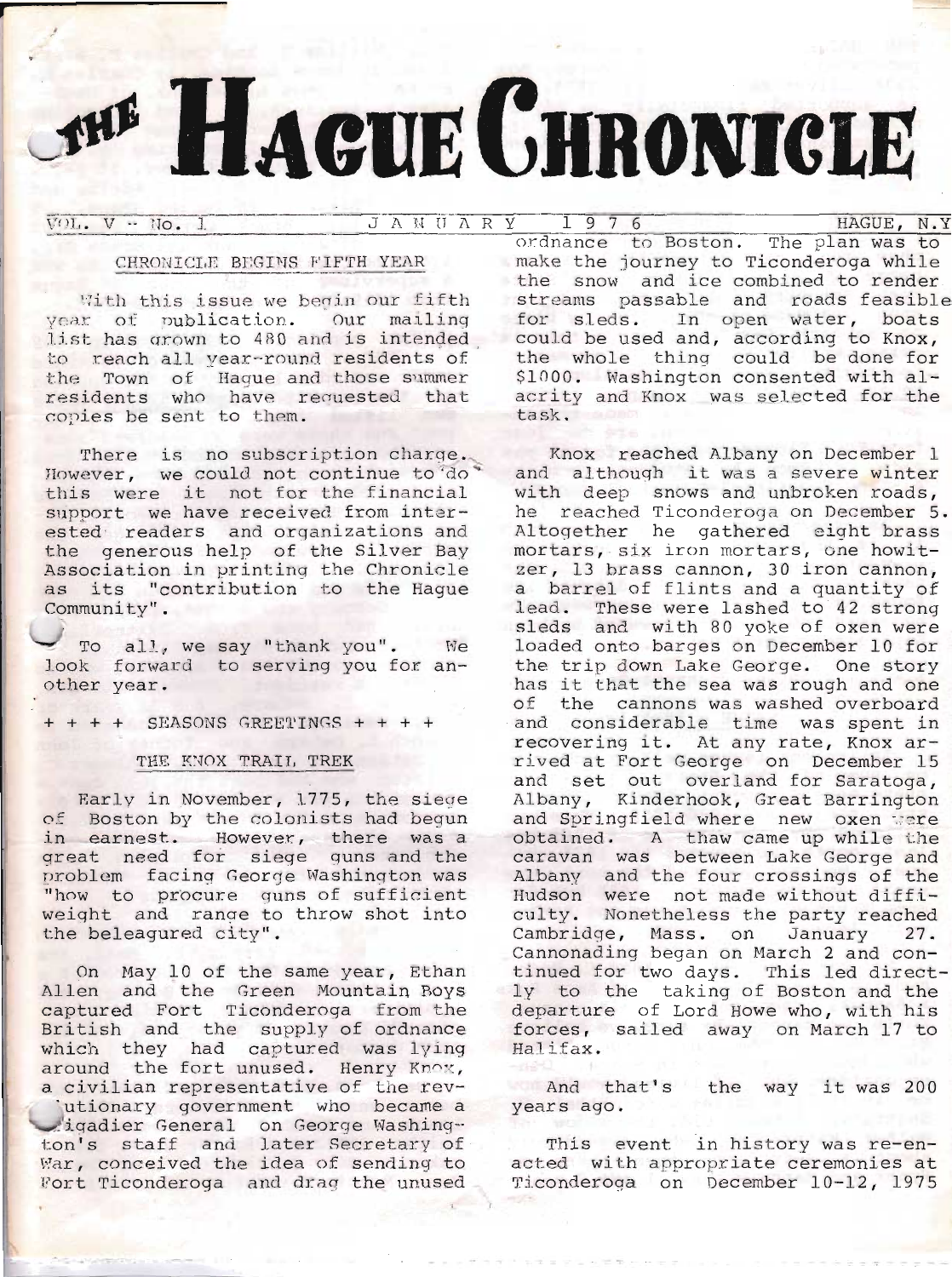THE HAGUE CHRONICLE is edited and<br>published monthly by Emil Seerup, Box<br>2504, Silver Bay, New York 12874. It<br>is supported financially by civic-<br>minded citizens and local civic or-<br>ganizations. News items and announcements of general interest to<br>the community are solicited.

# (continued from page one)

being written the caravan is making was 757. The increase of 78 since<br>one-night stands at towns along the 1875 was due largely to the opening<br>route. Three of the cannon, includ- of the graphite mines. Thirty-three<br>ing one when four cannon were loaded onto a<br>barge which was towed by the State<br>Fish Hatchery boat. An overnight<br>stop was made at the Jim Young place<br>on Sabbath Day Point and as this is from Fort Ticonderogd, the fourth was made of wood by students from the Rutland Vocational-Technical Center.

As the party moves through a town<br>it is planned that a plaque will be<br>presented by town officials with the<br>name of the town and the date of its founding. The Hague plaque was made<br>by James DeLarm and presented by Town<br>Supervisor, Keith DeLarm.

 $+ + + + +$  SEASON'S GREETINGS  $+ + + + +$ 

# $HAGUE - 1892$

In recent issues we have reported<br>on some of the facts found in old<br>state census reports. The first cov-<br>ered the period. 1830-1855. This was<br>followed by - the census of 1865 and<br>last month we covered the 1875 census. We had expected the next one would have been taken in 1BB5 but for some strange reason it was not taken until 1892.

We find the name Wilford C. Ross, a child 2 years old, son of Amos Ross<br>a farmer, recorded in this census.<br>While we cannot be sure, we believe<br>Mr. Ross is the only person listed who continues to live in Hague. Oth-<br>er children who, if living, would now be in their eighties were: Ethel N. Shattuck, 4 years old, the widow of<br>Walter Watts, Sr. who passed away about a warter wates, sr. who passed away<br>about a year ago; then there was<br>Frank and Harry W. May, 1 and 3 years

old; William G. and Charles F. Hart, 1 and 3; James Robbins, 1; Charles H. Foote, 2; James L. Galusha, 3; Wagh-<br>tley M. Shattuck, 2; and Josephine Fish, 3. The Carney name also ?..<br>pears for the first time with pears for the Frank E. Carney, 39 years old, a farmer, his wife Adell, and three children including Bruce, 5 years old. Bruce Carney was the years<br>father of John, Frank and Bruce Jr.,<br>lifetime residents of Haque. He was a supervisor of the Town of Hague from L9L9-I92I and from I932-L935.

The population of Haque in 1892 was 757. The increase of 78 since of whom probably worked in the mines. Seven of the miners had come from Po-<br>land and three had come from England.<br>The mine superintendent, George Hoo-<br>per was only 30 years of age. One miner was named "Alphonso Shirt<br>Sleeves". A machinist, Louis Snyder,<br>his wife and three children had come<br>from Germany and a cook, Louis Four-<br>nier, had come from Switzerlan<br>Richard DeLarm who was listed in an<br>earlier cens C. DeLarm, 1 year old. Albert C.<br>Clifton who had been the 1875 census<br>enumerator was now listed as a hotelkeeper while his son Bernard A. Clif-<br>ton, 22 years old, was now the cen-<br>sus taker. John J. Wilson, John McClanathan and Gerry F. Marshall were listed as hotel-keepers.

Byron H. Marshall was the town<br>shoemaker and Arthur E. Rand, the<br>town barber. The town boasted of a<br>boat builder, William H. Sexton, and a mailcarrier, John J. Jenkins. Dou-<br>glas S. Landon, 66 years old, was the town doctor.

Bertha M. Shattuck and Isaac Ro-<br>berts were schoolteachers, Hoyt<br>Leach and Frank A. Snow, were bladx-/<br>smiths and James Sawyer was a basket<br>maker. Mary J. Yaw, wife of Nathan<br>Yaw, Mercie M. Sexton and Ella Brew-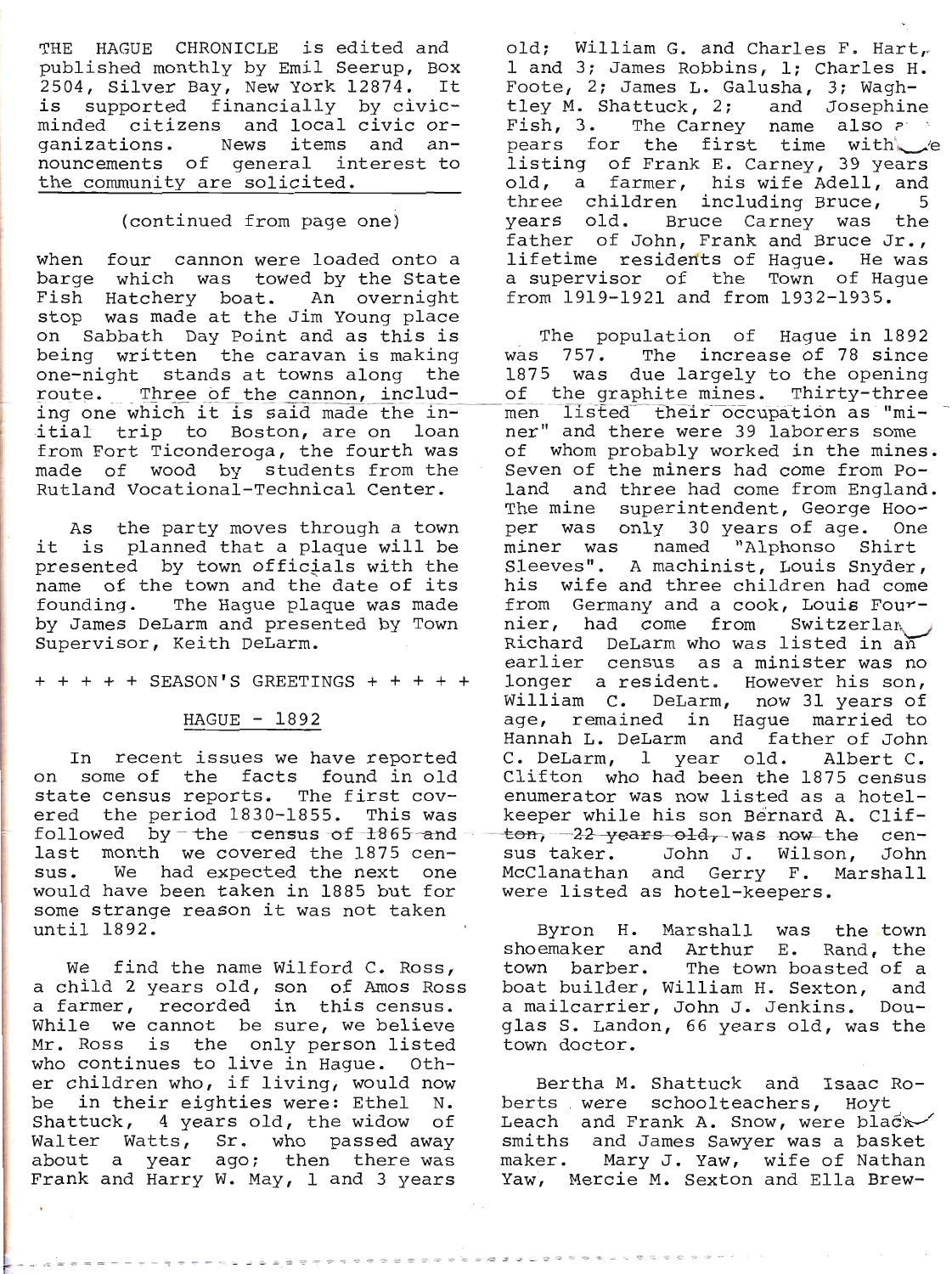I ster were seamstresses. Thomas F.<br>Lonergan, whose progeny now live in Ticonderoga, is listed as a laborer<br>although in subsequent ycars he oper-<br>ted Echo Mountain Hall, a moviebuse in Graphite.

With 95 farmers, the chief occupa-<br>tion of the residents continued to be<br>farming.

+ + + + + SEASONS GREETINGS + + + + +

### P T O MEETS ON DRUGS

The regular meeting of the Parent-Teacher's Organization on November 24 was devoted to a discussion of drug<br>use and abuse. Many teachers and<br>parents were present. After a leng-<br>thy discussion the conclusion was<br>reached that a problem does exist in. reacned that a problem does exist in the situation is not \* much different from what it is in<br>other communities. It was generally<br>agreed that there is a need for par-<br>ents to develop more effective ways<br>of communicating with their children<br>to know where their children are, and<br>for for the community to change some of<br>the social conditions that lead to<br>drug and alcohol abuse.

Another program on the same sub-<br>ject with an outside speaker to make<br>the presentation will be held on<br>January 26 at 7:30 P.M. All are in-<br>vited.

 $+ + + +$  SEASONS GREETINGS  $+ + + + +$ 

### TOWN BOARD MEETING

A regular meeting of the Town<br>Board was held on December 9th with<br>all members present.

Mrs. Louis Brock was present and complained of inaction on the part of<br>the Board in reaching a decision on<br>the library / museum proposal. She<br>asked that each member of the Board<br>state whether he is in favor of the<br>proposal or opposed to it. When re-<br>minde tion until the January meeting, she<br>trged the Board members to come pre-<br>pared to state their position at that<br>meeting, Mr. Meola was also present<br>and likewise urged that the Board

take action.

r<br>0 d<br>0 d Mr. Meola also inquired as to the<br>status of the ski-tow. Mr. Cobb re-<br>ported that the ground was too soft<br>to support earth-moving equipment and<br>that there probably will not be much<br>progress until the ground has frozen.<br>Mea

 $\frac{1}{2}$ 

The supervisor pointed out that<br>bus drivers who have been hired by<br>the town in conjunction with the youth recreation program have de-<br>manded a wage increase of 50¢ an hour manded a wage increase of 50¢ an hour<br>(from \$3.00 to \$3.50) or they will no<br>longer be available. There is some<br>question whether the increase can be<br>granted inasmuch as the budget which<br>has been approved by the state (which

In a general discussion of the<br>youth program it was reported that<br>there had been some rowdyism, includ-<br>ing-smoking, on the buses. The Board<br>indicated that if this was not dis-<br>continued, programs involving bus<br>transportat was rejected as not appropriate under<br>the existing youth recreational pro-<br>gram.

The installation of a street light<br>on the pole in front of the Old Town House as proposed by Mrs. Patchett at<br>the October meeting was approved.<br>The expense will be assumed by the<br>street lighting district.

The Lake Forest Acres subdivision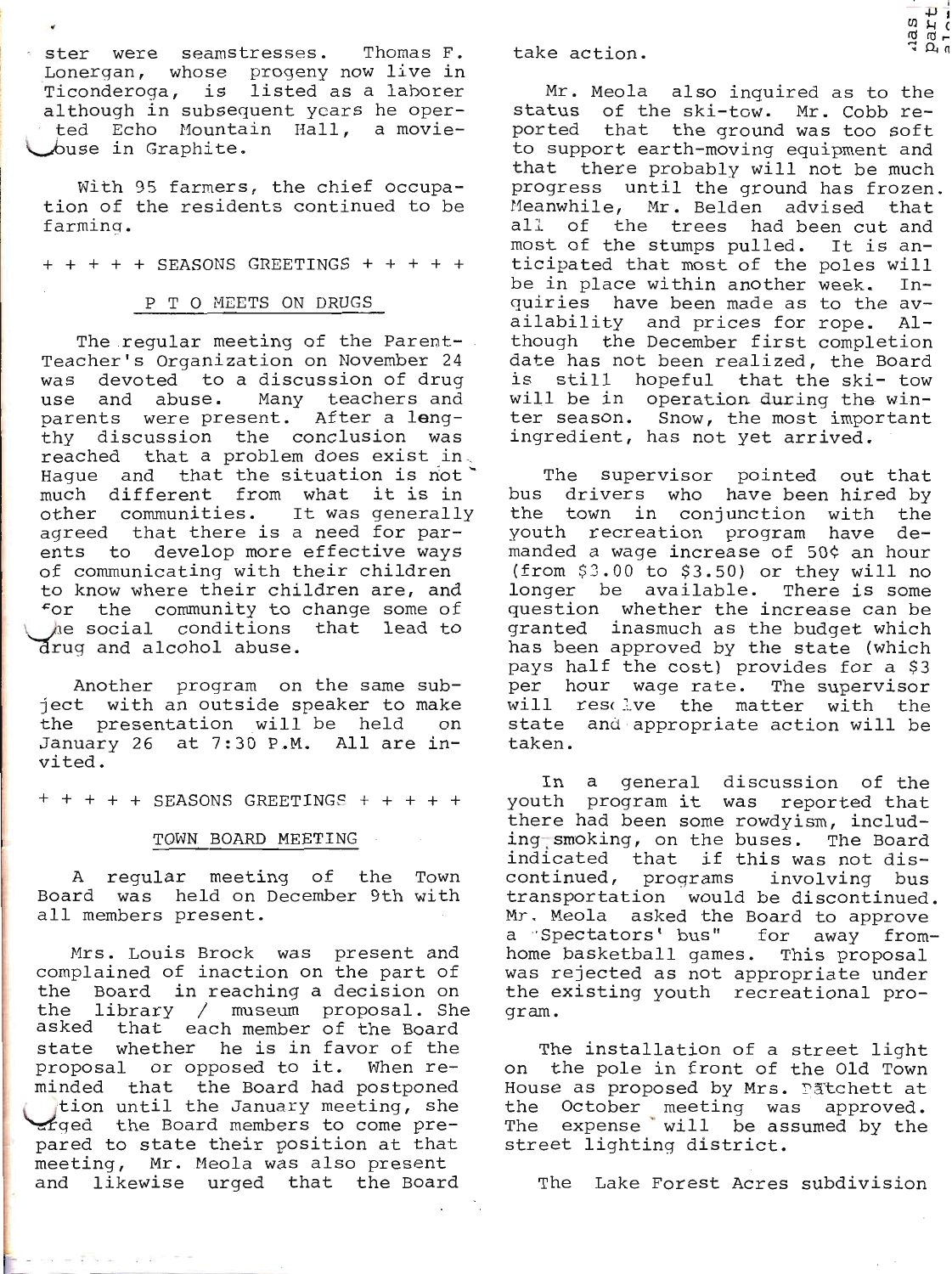asked the town to take over a<br>of Pine Orchard Road which runs<br>' the north border of the subdivision, as a town road. The super-<br>visor will advise the owners that<br>when the necessary specifications<br>have been met and the approval of the<br>County Engineer obtained, the Board<br>will act on the matter.

Ine Board agreed that Christmas<br>tree lights would again decorate the<br>tree at the intersection of Routes 9N<br>and 8 during the Christmas season. and 8 during the Christmas season. The Board agreed that Christmas

Mr. Yaw indicated that changes in<br>the Town Justice Court Act would<br>likely increase the liklihood of jury<br>trials and the preparation of a jury<br>list and establishment of jury fees<br>should be undertaken. The Board<br>agreed to do

Mr. Fitzgerald, whose term as Town Justice expires at the end of the year and who did not seek re-election was thanked by the Board members for the services he had rendered the com- munity during the past four years.

The Board will hold its organiza-<br>tional meeting on January 6th at 7:30<br>P.M. The regular meeting will prob-<br>ably be held on Tuesday January 13th.

+ + + + + SEASONS GREETINGS + + + + +

### SCHOOL NEWS

The School Board met on December with all members present.

The Board approved transportation<br>to Rutland, Vermont for the basket-<br>ball team to participate in a one-day<br>tournament on December 8.

Admission prices to home basket-<br>ball games was increased to \$1.00 for<br>adults and 50¢ for children.

The Board approved the use of the gym on Saturday mornings during De-<br>cember and January by elementary<br>school boys who will be playing bas-<br>ket ball under the supervision of Mr.

The project of the con-

under the property of the con-

Riley

Mr. Meola reported that the five<br>students - Donald and Charles Smith.<br>Tim May, Darrell Frasier and Da<br>Snow - who are attending the BOCES<br>vocational program at Mineville, have<br>compiled a 91% attendance record.<br>Two of the bo ing auto mechanics and one is taking<br>nursing services. During the remain-<br>der of the day, the boys take regular<br>English and sociai studies at the Haque School.  $f_{\rm{in}}$ 

Mrs. Meade attended the New York<br>State Music Teachers Association<br>meeting in Rochester on December 1-2.

Mr. Meola reported that on January<br>5, 1976 Mr. Chaim Shkedi, who is 5, 1976 Mr. Chaim Shkedi, who is<br>spending a year with the State Educa-<br>tion Department as a consultant on<br>Israeli life and culture, will be at<br>the Hague School for assemblies in<br>both the morning and afternoon. He<br>will spea

A confrontation between a school<br>bus driver and several of his passen-<br>gers who were misbehaving, led to<br>their ejectment from the bus. This<br>in turn led to a confrontation be-<br>tween the parents of the offending<br>children and meeting, at which, after a complete<br>airing of the incident, the driver<br>indicated he had had enough and of-<br>fered to submit his resignation.<br>Prompted by the foregoing, the re-<br>cent issue of the school newsletter<br>requests he

press on their children the need for

.......................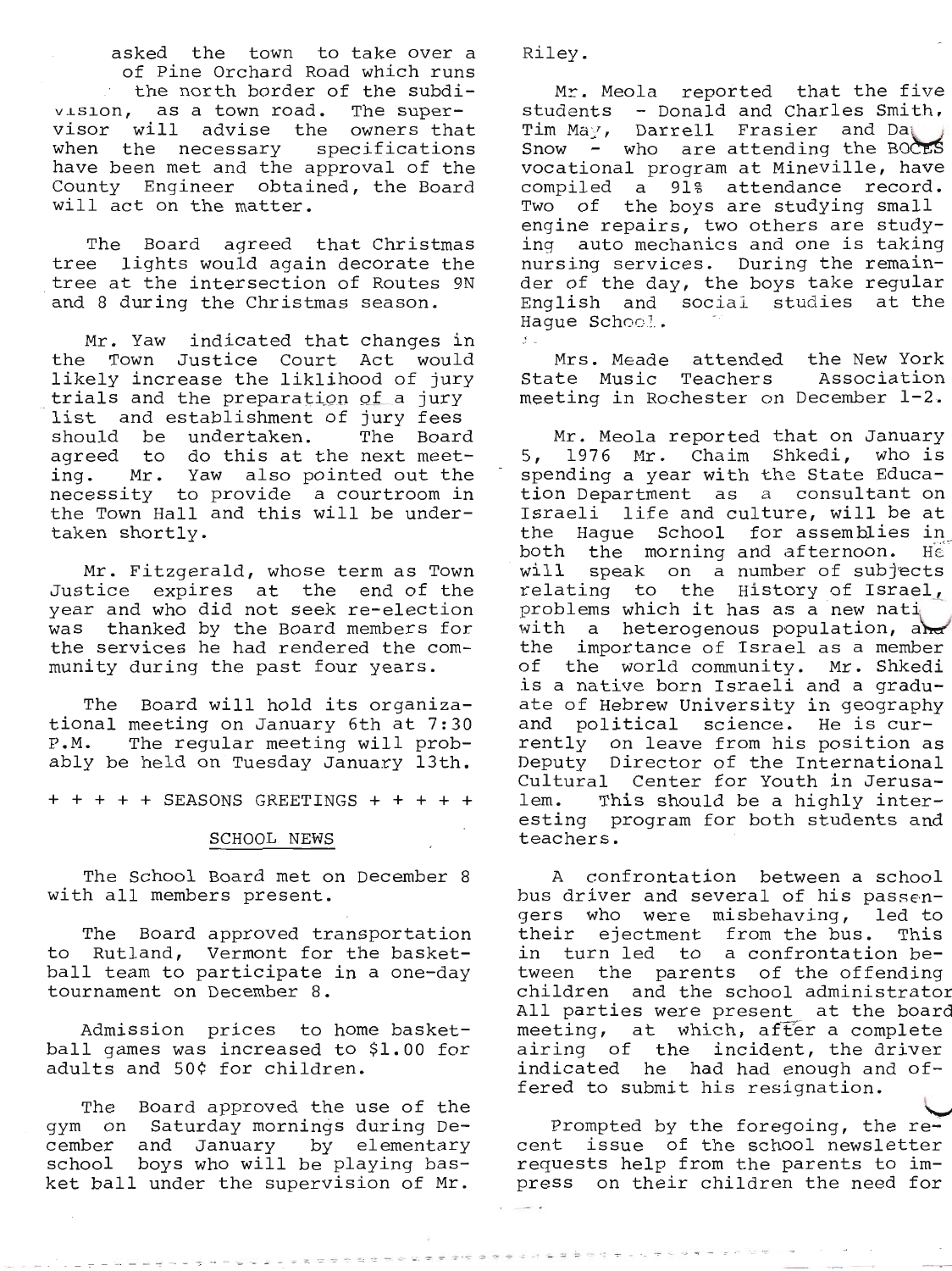safe behavior on the bus and that "no rough-housing and no fooling around"<br>will be tolerated. "If a pupil is<br>reported to the office by the bus<br>driver because of unacceptable behavor," the item concludes, "appropri-<br>ate action will be taken including<br>the suspension of the privilege of<br>riding the school bus."

+ + + + + SEASONS GREETINGS + + + + +

### GEORGE LUDLOW RESTGNS

C. Frank Kireker, Jr., President<br>of the Silver Bay Association has an-<br>nounced the resignation of George<br>Ludlow, Director of the SBA, effec-<br>tive on December 31. Mr. Ludlow, who<br>succeeded Walter Vanderbush as Direc-<br>tor in

 $++++++$  SEASONS GREETINGS  $+++++$ 

# SCHOOL CHORUS ENTERTAINS

The Hague Central School Junior-<br>Senior High Chorus, under the direc-<br>tion of Mrs. Laura Meade who is also<br>the accompanist, recently presented<br>a program of popular songs for the re-<br>sidents of the Ticonderoga Nursing<br>Home.

+ + + + + SEASONS GREETINGS + + + + +

### PARK COMMITTEE REPORTS

The committee of citizens headed<br>by James Fitzgerald which has been udying the park and matter relating<br>its operations has submitted its<br>report to the Town Supervisor. The<br>committee has recommended the follow-<br>ing:

- 2

1. The park parking area should<br>be limited to passenger cars and<br>light trucks only. Overnight parking<br>should not be permitted.

2. During the summer months a full-time employee should be placed in charge of the park.

3. A boat launching and haul-out<br>tee of \$3. should be charged. If<br>both services are performed on the same day for one individual, only one  $3.$  fee should be collected.

4. Use of a mooring site should<br>be limited to one hour.

5. The launching area should be enclosed by fencing. Launching and haul-out services should be available between 8 A.M. and noon and between 4 and 8 P.M.

6. Vending by permit holders<br>should be permitted.

7. No charge should be made for use of park or beach.

8. Amendments to the proposed<br>regulations may be made if experience<br>warrants.

9. The services of a life-guard seem to be unnecessary and the town should endeavor to avoid the expense if at all possible.

The Board has taken the recommen-<br>dations under advisement.

 $+++++$  SEASONS GREETINGS  $+++++$ 

# HISTORICAL SOCIETY

The Hague Historical Society met<br>on December 17. The program featured Christmas reminiscences by Clifton<br>West.

Mr. West, who was born in Hague in 1908, discus dihe many differences<br>between low Ciristmas was celebrated<br>when he was a youngster and how it is<br>celebrated today. One Christmas was<br>spent with relatives in Glens Falls<br>to which the family travelled by<br>train, train, a five-hour ride. Christmases<br>were celebrated in the church with